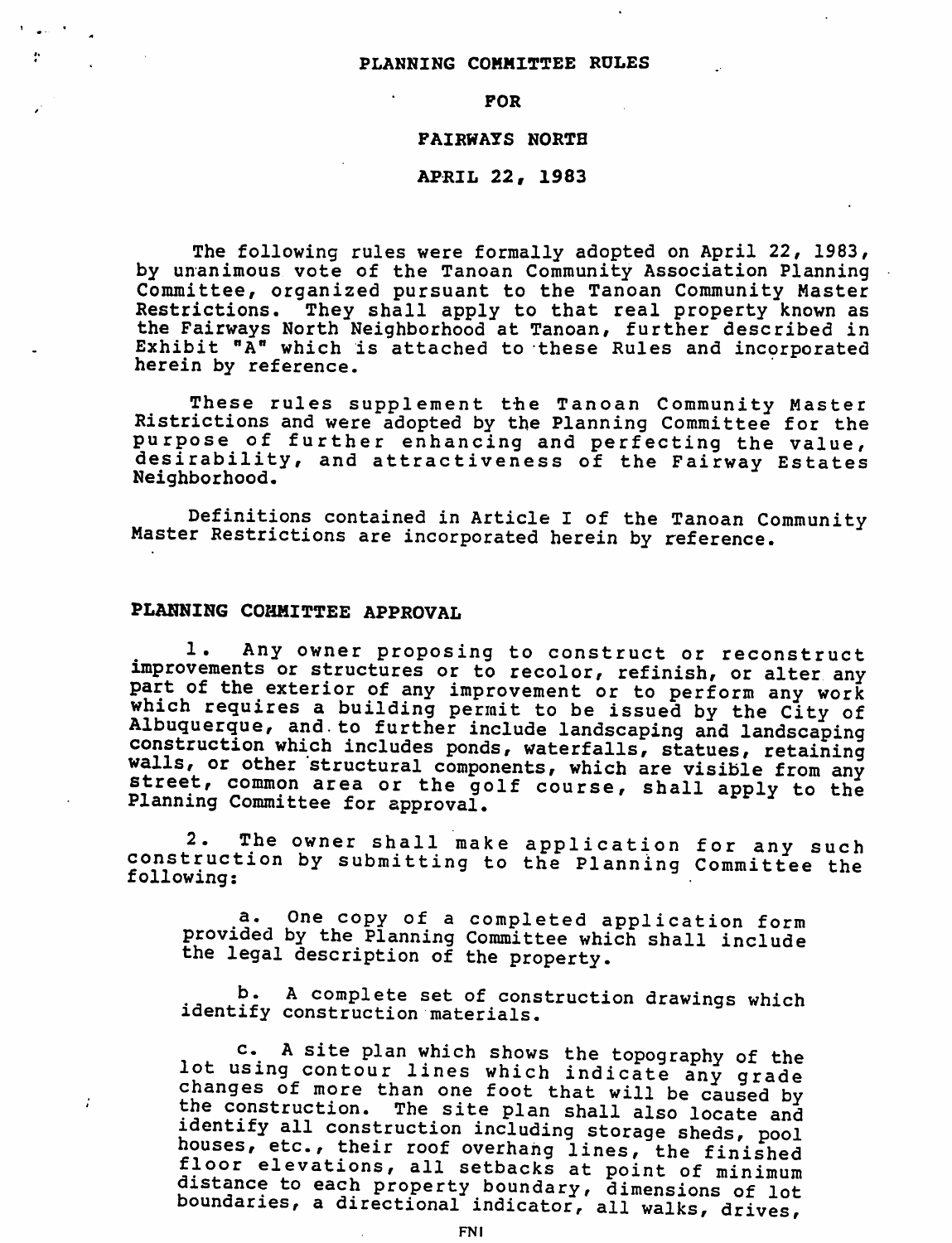patios, decks, and fences and their construction materials.

d. If deemed necessary by the Planning Committee, the following may be required as a part of the application:<br>(1) Co.

Color and samples of exterior materials and colors;

- (2) Wall sections;
- (3) Roof Plan;

(4) Details of exterior furnishings;

(5) The owner's proposed construction schedule;

(6) <sup>A</sup> drainage report prepared by <sup>a</sup> registered engineer; and

(7) An architect's rendering showing <sup>a</sup> perspective view of the proposed construction. If the proposed construction is on <sup>a</sup> golf course lot, an architect's rendering showing <sup>a</sup> perspective view of the rear of the proposed construction may also be required. These renderings may be pencil or ink line drawings.

Each application for plan approval by the planning committee shall be accompanied by a Planning Committee review fee  $of$   $$-0-.$ 

*3\* CONSTRUCTION MAY NOT PROCEED AFTER STEM WALLS ARE COMPLETED UNTIL A SURVEY OF THE LOT SHOWING COMPLETED STEM WALLS IS APPROVED BY THE PLANNING COMMITTEE. IF THE STEM WALL SURVEY IS APPROVED BY THE PLANNING COMMITTEE , CONSTRUCTION MAY PROCEED. OWNER UNDERSTANDS AND ACKNOWLEDGES THAT IF STEM WALL SURVEY IS NOT APPROVED BY THE PLANNING COMMITTEE, OWNER MAY BE REQUIRED TO REMOVE AND RECONSTRUCT STEM WALLS ACCORDING TO THE FOLLOWING PLANNING COMMITTEE RULES OF FAIRWAYS NORTH AT TANOAN, AS ADOPTED. A STEM WALL SURVEY WILL THEN BE RESUBMITTED UNTIL APPROVED BY THE PLANNING COMMITTEE.*

*4.* Planning Committee approval or disapproval shall be given in conformity with section 3.06 of the Tanoan Community Master Restrictions.

### *ARCHITECTURAL DESIGN STANDARDS*

5. Residential homes in Fairways North shall have a minimum of 2,500 square feet of living area. Living area shall include heated and/or air conditioned areas and shall exclude garages, porches, patios, decks, and breezeways.

6. Any residence, structure, or improvement on any lot shall not exceed two stories, and shall be limited to a maximum height of twenty-six feet (26').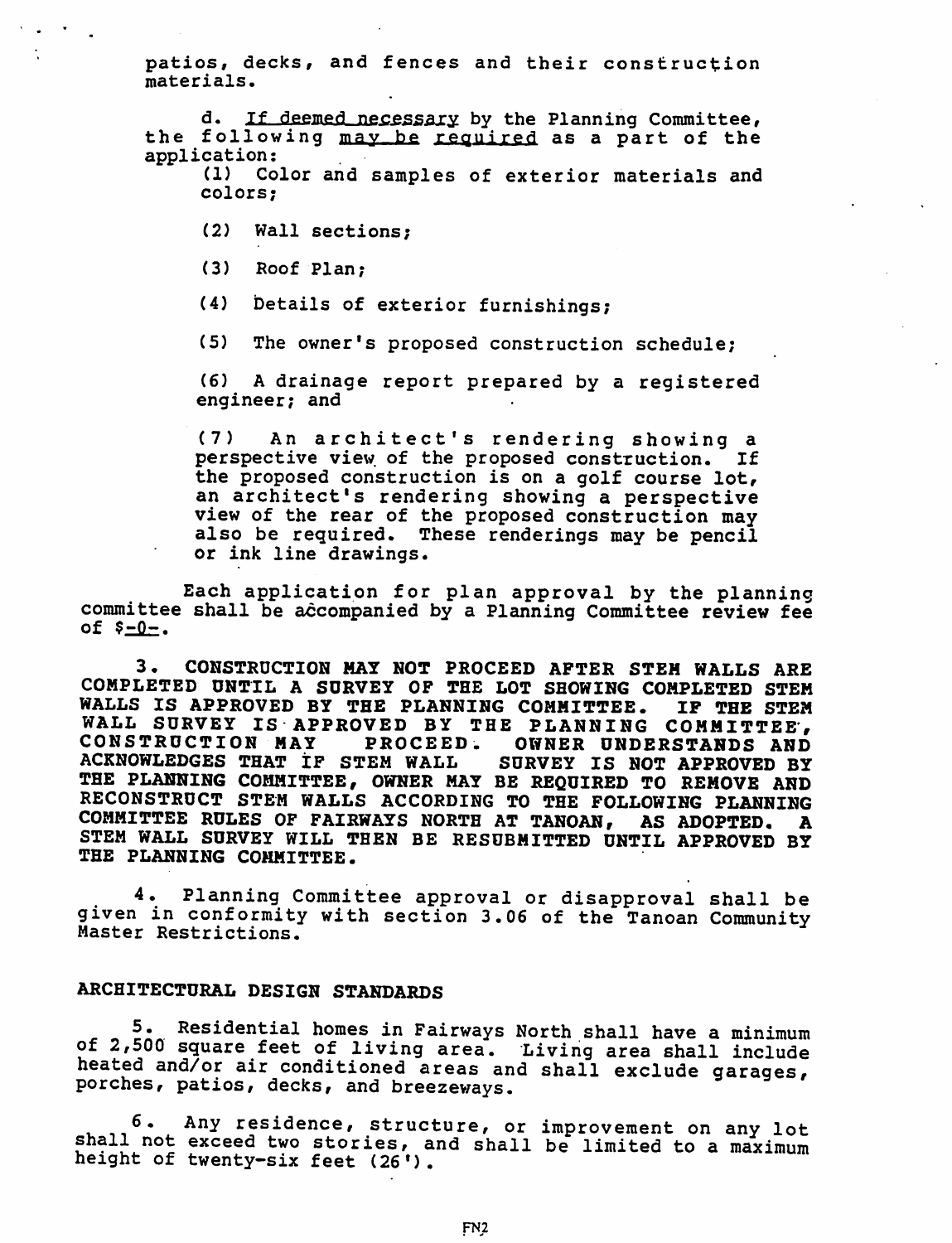7. No structure or improvement, except where .specifically permitted herein, shall be constructed:

a. within 30 feet from the front property line of the lot;

b. within 25 feet from the rear property line of the lot;

c. within 10 feet from the side property line of interior lots; and

d. within 25 feet of the side property line which abuts a street on a corner lot.

8. Every residence shall have a garage with at least a two car capacity. Garage doors shall be of the overhead design and they may not exceed 9 feet in height. A single lot may not have more than 3 garage spaces facing the street.

9. Each residence must have <sup>a</sup> minimum of two paved off-street parking spaces which may include the drive path from the street to the garage. All off-street parking spaces shall be accessible to the main entry of the residence.

10. Detached garages, sheds, or other building may be constructed on the lots, provided:

a. Such structures must be compatible to the residence with respect to design and construction; and

b. Such structures' exterior appearance and siting on the lot must be consistent with the visual appearance of the dwelling unit.

c. Such structures may not exceed one story in height, and they may not be larger than 900 square feet.

11. All lots must have a sidewalk which shall be 4 feet wide, and of concrete construction. This sidewalk may meander anywhere in the area behind the curb and a line fifteen (15') feet behind the curb so as to be incorporated within the landscape plan; however, it must be located immediately adjacent to the curb at the side property lines.

12. The exterior appearance of the residence, appurtenant structures and improvements must be consistent with the high quality standards established for the Fairways North Neighborhood' and the appearance must be consistent, compatible with, and complimentary to preceeding construction on adjacent lots.

# CONSTRUCTION STANDARDS

 $\sim$  $\pmb{\mathsf{s}}$ 

> 13. Exterior finishes of all residences, structures, or improvements on the lot shall be wood, adobe, stucco, stone, slumprock, or brick and shall be white, natural earthtone colors or other subdued colors that will not clash with the exterior color of other structures either on the subject lot or adjoining<br>lots.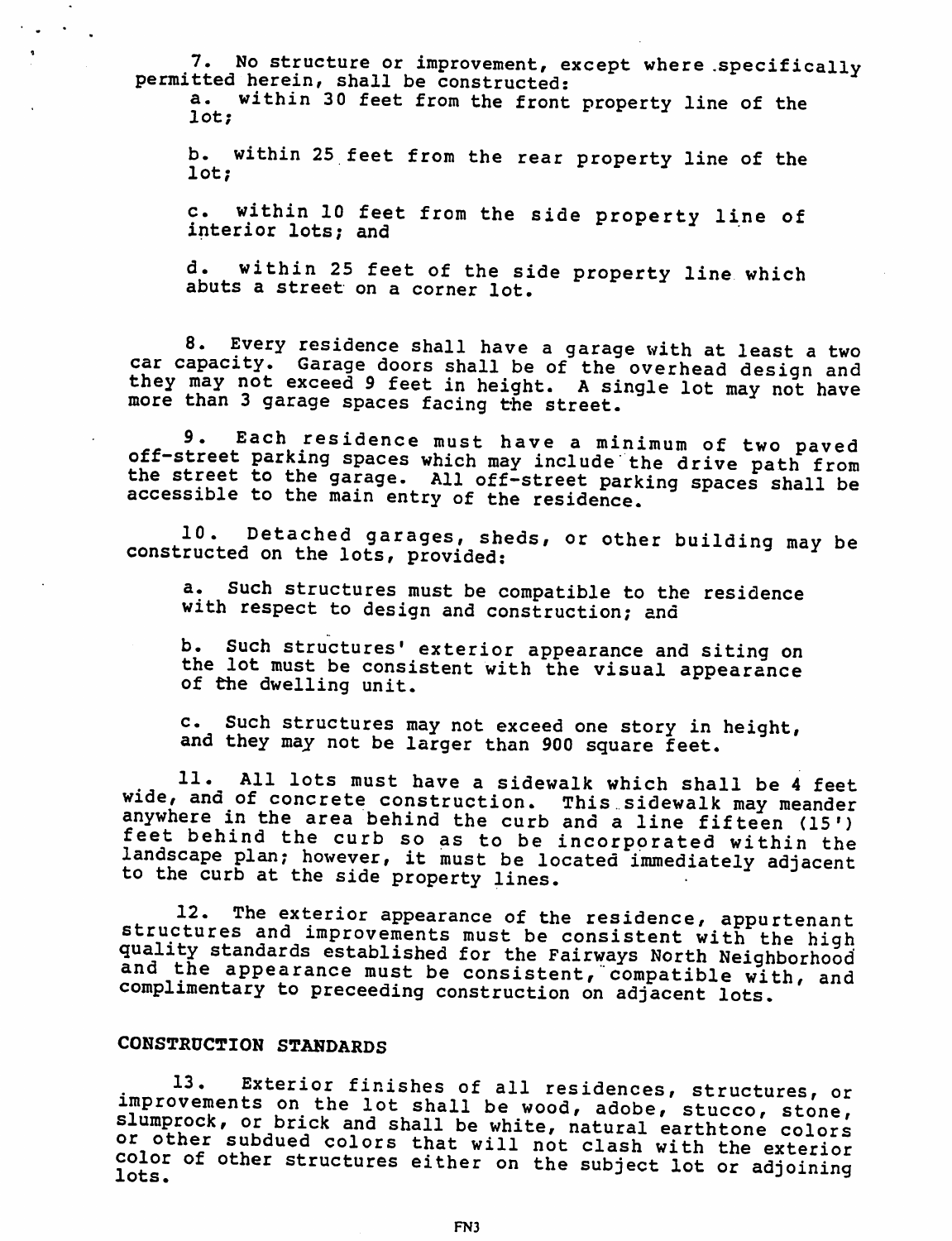*14. The roofing materials of all residential units, improvements and other structures having pitched roofs which are visible from the street, the golf course or common areas shall be one of the following: clay tile, concrete tile, or wood shakes. If concrete tile is used, <sup>a</sup> color sample and complete manufacturer's specifications for the brand and type must first be submitted to the Planning Committee for approval. No other roofing material will be allowed.*

*15. No reflective finishes (other than glass) shall be used on exterior surfaces (other than surfaces of hardware fixtures) , including, but without limitation, the exterior surfaces of any of the following: roofs, all projections above the roofs, retaining walls, doors, trim, fences, pipes, equipment, mailboxes, and newspaper tubes.*

*16. Air conditioning, heating, and other machinery may be maintained in or on roof areas of flat-roofed structures, but they must be shielded from view if they are visible from any street within the subdivision, the golf course, or any common area within the subdivision. The visual screening of such equipment must be accomplished by parapets which are an integral part of the improvement or structure, and must be shown in detail on the plans submitted to the Planning Committee.*

*17. Air conditioning, heating, and other machinery may not be maintained on roof areas of pitched roof structures. Such equipment must be located either within the structure, or ground mounted on <sup>a</sup> concrete pad at <sup>a</sup> location that is shielded from public view.*

*18. Solar energy collectors shall be allowed only if constructed in such <sup>a</sup> manner as to create an aesthetically pleasing appearance and to be screened from adjoining properties.*

### WALL REQUIREMENTS

19. All lot property lines along the entire north side of the subdivision that are immediately adjacent to the Public Service Company easement, shall be fenced with a perimeter wall constructed of white slumpblock to a height of 72 inches. No other fencing material shall be used in this area.

20. On golf course lots, (except for lots numbered 50 and 51) the rear lot line shall be fenced with fencing constructed of white slumpblock to a height of 24 inches and ornamental wrought iron from 24 inches to 60 inches. The entire rear lot line of lot number 50, and that portion of the rear lot line of lot number 51 which runs from its southwest corner to a point directly across from the northeast corner of lot number 80 in Fairway Estates Unit 1, shall be fenced with fencing constructed of white slumpblock to a height of 60 inches. On lot number 67, the side lot line on the east side shall be fenced with fencing constructed of white slumpblock to a height of 24 inches and ornamental wrought iron from 24 to 60 inches. This fence shall not extend forward beyond the front yard setback line. On those lots which border common areas, including lots numbered 1, 31 and 50, the sideyard lot line fences on the side which borders the common area will be of 60 inch high white slumpblock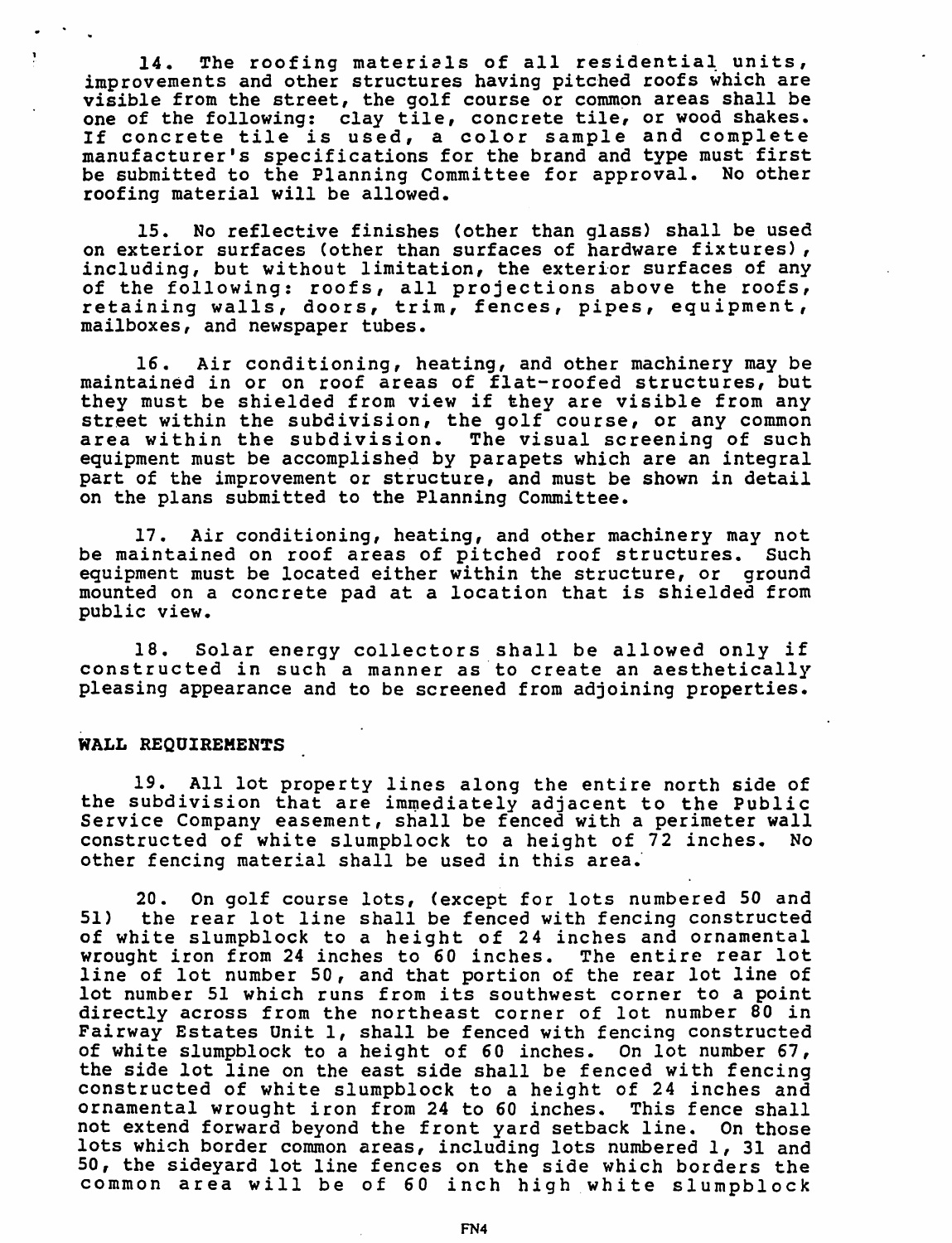construction, and will extend forward 50-feet from the rear property line. No other fencing materials shall be .used in these areas.

21. On golf course lots, where back yard swimming pools are installed, the white slump block portion of the rear lot line wall may be raised by one foot in order to meet the six foot height that is required by city codes. This modification can only be done with the specific approval of the Planning Committee, and it must be done by AMDeC's block wall contractor at the owner/builder's expense. Owners are hereby cautioned not to regrade their back yards to a higher level at the time a swimming pool is installed. City code requires a minimum height of six feet on both sides of a yard wall enclosing a pool, and golf course walls may not be raised any more than one foot.

22. In all other areas, the rear lot line wall shall be of grey cinder block construction, and shall be a minimum of 56 inches high, or 42 inches above finish grade of the lot on the high side, whichever is greater. All side fences must extend from the rear property line frontward at least to the rear of the house on both sides. If the rear location of one house is unknown, the side fence shall extend at least ten feet forward from the rear of the known house location. No side yard fence may be constructed forward beyond the front of adjacent sturctures.

23. Where there is a grade difference of more than 18 inches between two lots, a retaining wall will be required which will extend to a point where the grade difference becomes less than 12 inches.

24. Any rear lot line fence, retaining wall, side lot line fence, or side lot line fence return that is not adjacent to the golf course or a common area and that is visible from the street must be finished in a material or color and texture that is compatible with its parent structure.

25. Chainiink, welded wire, or welded pipe fence enclosures shall not be permitted on any lot in an area where they may be easily seen from the street, golf course or neighboring lots. In no case may these materials be used for lot perimeter, rear or side yard return fencing, in no case will barbed wire fencing be allowed anywhere on a lot.

26. All gates providing access between the front and back yards must be constructed of either black ornamental wrought iron, or naturally finished wood, or they may be painted to match the color of the parent structure or the color of the trim.

# WALLS - PRIVACY AND LANDSCAPING

27. Walls for purposes of visual screening, privacy, protection of swimming pools, etc., may be constructed between the front and rear setback lines, provided their style, color and materials are compatible with those of the residence and other structures and improvements on the lot.

28. A solid wall may be located between the front property line and the front set back line not to exceed 36 inches in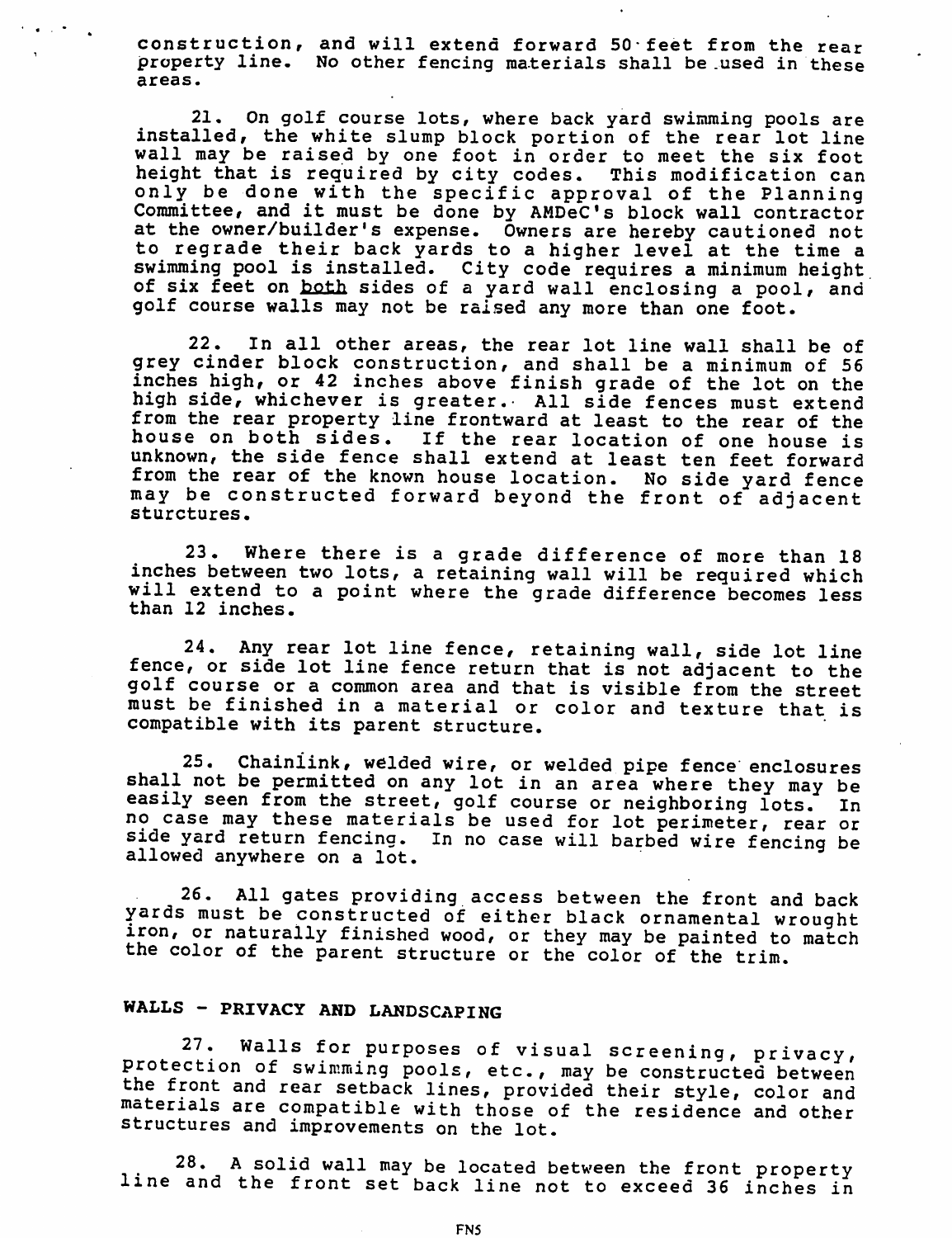*height from the low side grade, and provided that its style, .color and materials are compatible with the residential unit and other appurtenant structures and improvements on the lot..*

### *LANDSCAPING*

 $\mathcal{C}^{\mathcal{A}}$  and  $\mathcal{C}^{\mathcal{A}}$ 

29. All front yards, side yards facing the street on corner lots, and rear yards on golf course lots must be landscaped within six (6) months of completion and occupancy of the residential unit on the lot.

30. All landscaping shall conform to the following:

- a. Forty percent (40%) of all front yards and forty percent(40%) of the side yards adjacent to the street on corner lots must be natural grass. To determine the size of the yard, front yards must and side yards shall be defined as that area between the back of curb and the front and/or side facade of the dwelling excluding the sidewalk adjacent to the curb (street walk).
- b. The remaining sixty percent (60%) shall include the lead walk to the main entry of the dwelling unit and balance may be grass or other landscaping material, as approved by the Planning Committee, used as an accent material.
- c. If rock is used as an accent material, it shall not be volcanic rock or cinder, and the rocked area must contain at least one 5-gallon plant for every <sup>25</sup> square feet of rocked area.
- d. The use of shade trees is strongly recommended.

### **MISCELLANEOUS**

*31. Mailboxes shall be located adjacent to the street, shall be 40 inches above the curb, and shall be of metal construction, either black or painted to match the'dwellinq unit or its trim.*

*32. No radio, citizens band, HAM or other aerial, antenna,* thereof shall be erected, installed, placed, or maintained, except those devices which may be erected, installed, placed, or *maintained and used entirely under the eaves or enclosed within a* of the roof. However, a television antenna may be mounted on the *roof provided it is inconspicuously located so as not to be easily visible from the street or golf 'course.*

*c5ni3r3i^.Gr°Unf1m0!!nted air conditioning units, ground-mounted fni en\*r9Y collectors, pool equipment, other machinery, trash and garbage receptacles, clotheslines or other outside clothes* drying or airing facilities shall be enclosed within a fenced<br>service area or areas for which fencing or screening is